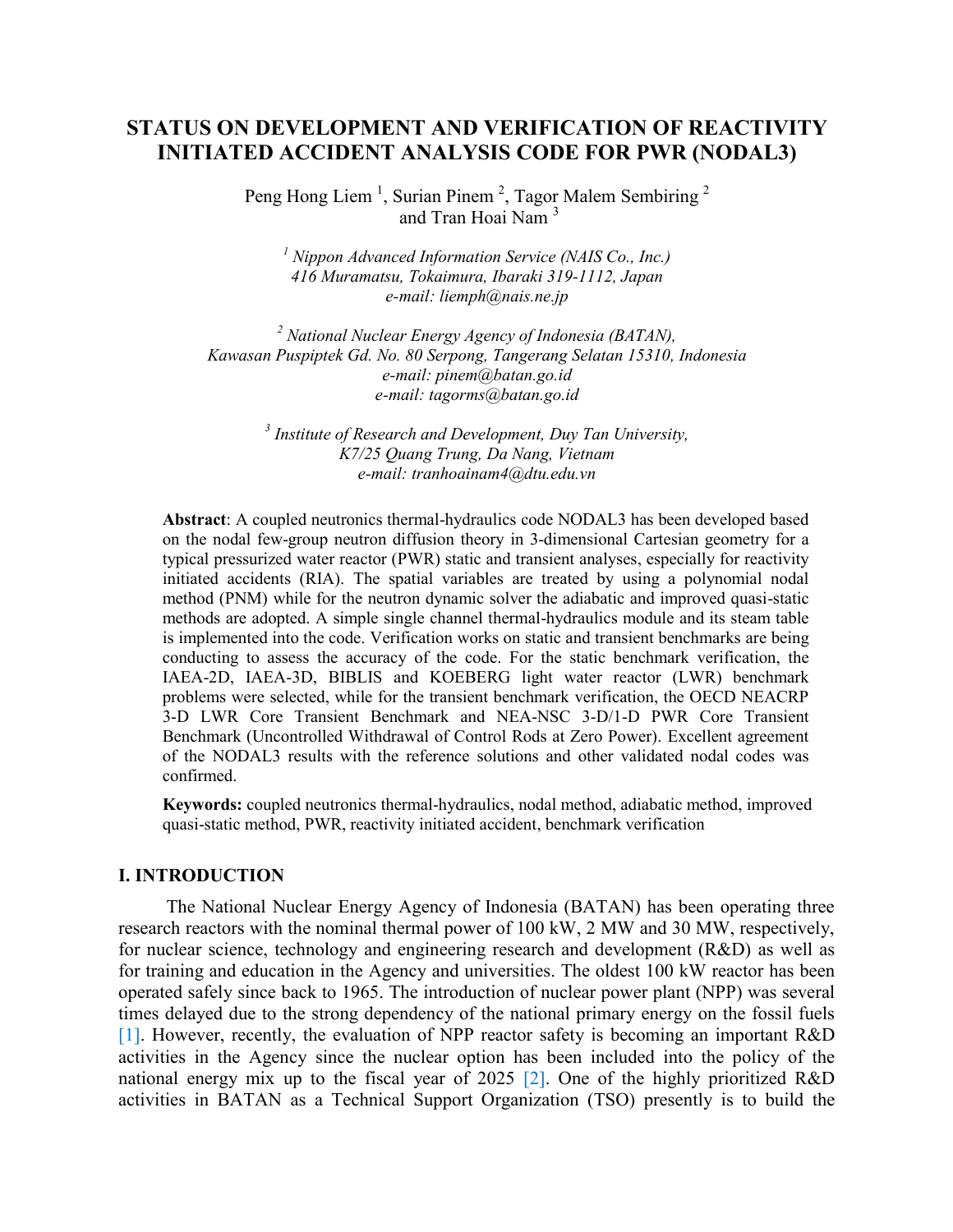capability for developing analytical tools for in-core fuel management and transient analysis of typical NPPs, especially pressurized water reactors (PWRs).

The development of analytical tools in the Agency was initiated back to 2 decades ago by the development of standardized 2-dimensional (2-D) and 3-dimensional (3-D) multigroup neutron diffusion codes for various types of research reactors, namely the BATAN-2DIFF and BATAN-3DIFF codes, respectively [3-6]. There are several special features of those codes do not exist in other similar generic codes, such as the capability of estimating the radial and axial power peaking factors based on the mesh-averaged and mesh-edge approaches for each coregrid or fuel element position. Satisfactory results of verification and validation of the codes have been confirmed through several calculation benchmarks as well as against the experimental results using a critical assembly and a research reactor [7-11]. Furthermore, an incore fuel management code for research reactors has been developed based on those computer modules [12, 13]. The in-core fuel management code, BATAN-FUEL, has been used for establishing the new equilibrium core of the 30 MWth RSG GAS multipurpose reactor using silicide fuel with higher uranium fuel loading. Currently the code is being used for routine incore fuel management of RSG GAS reactor [14, 15]. The BATAN-FUEL code has also several unique features such as the capability to search automatically an equilibrium core without performing lengthy and time consuming transient cores.

In the last several years, a 3-D coupled neutronics and thermal-hydraulic calculation code, MTR-DYN, had been developed for safety analysis of a material testing research reactor (MTR) [16] such as the RSG GAS. Several transient characteristics of the RSG GAS reactor, e.g. reactivity initiated accident (RIA), reduced primary coolant flow rate, and some combination of abnormal event scenarios had been analyzed by using the MTR-DYN code [16, 17].

Based on the experiences in developing the static and transient calculation codes for research reactors, the development of the in-core fuel management and 3-D transient analysis codes is extended to typical PWRs. PWR-type reactor has been selected based on the guidance of the national research programs [18]. These research programs are expected to assist the design evaluation of several PWR candidates which are expected to be offered and introduced by several international vendors.

It is well-known that the PWR core dimension is considerably much larger compared to one of a research reactor, so that the neutron diffusion problem in a PWR is commonly solved by modern nodal methods [19]. Therefore, besides the finite-difference method adopted in the BATAN-2DIFF, BATAN-3DIFF, BATAN-FUEL and MTR-DYN codes, a nodal method has to be introduced for the spatial treatment. The nodal method adopted here is based on the polynomial nodal method (PNM) proposed by Finnemann et al. [20]. The NODAL3 code, developed in this study, solves steady-state as well as time-dependent few-group neutron diffusion equations in 3-D Cartesian geometry and coupled with a simple thermal-hydraulic model for a typical PWR.

The NODAL3 code has been verified with the steady state light water reactor (LWR) benchmarks, such as IAEA-2D, IAEA-3D, KOERBERG, and BIBLIS light water reactors, and very satisfactory results were obtained [21]. The code is presently also being verified for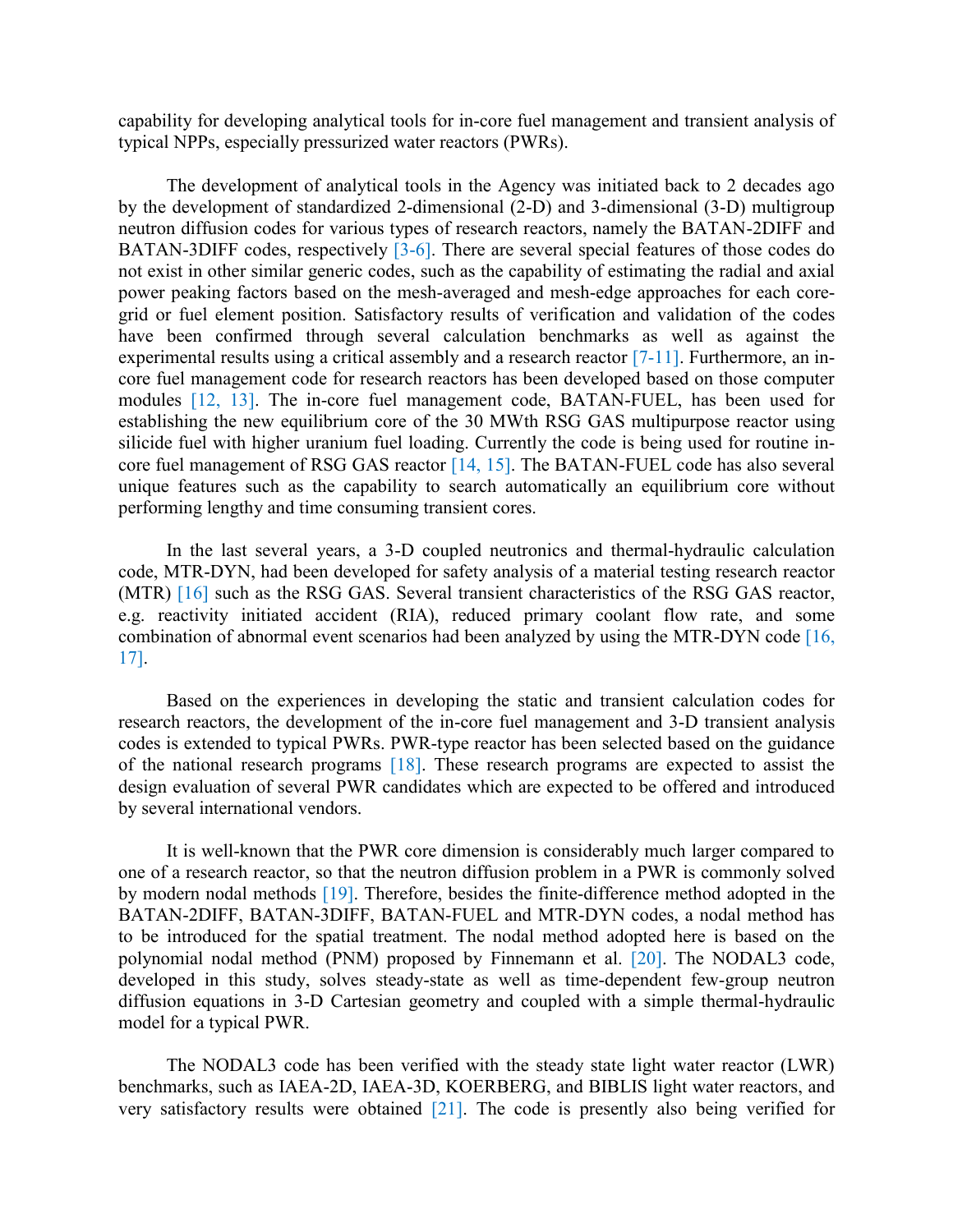transient LWR benchmarks. The transient benchmark verification works cover the well-known NEACRP 3-D LWR Core Transient Benchmark [22] and PWR Benchmark on Uncontrolled Rods Withdrawal at Zero Power [23]. The two benchmarks represent a severe reactivity initiated accident (RIA) due to single or multiple control rod ejection which is one important challenge to PWR safety. The benchmarks were selected since many organizations participated using various methods as well as approximations [22], so that in addition to the reference solutions, the calculation results of NODAL3 code can also be compared to other codes' results.

This paper reports some of the benchmark calculation results of NODAL3 code for static and transient cases. In Section II, the NODAL3 code is briefly explained, especially on the kinetic models adopted. Sections III and IV elaborate the benchmark calculation results for static and transient cases, respectively. The last section, Section V gives the conclusions and future works.

#### **II. NODAL3 BRIEF DESCRIPTION**

NODAL3 code consists of three modules; the first module deals with the nodal equation for the steady state problems; the second module deals with the thermal-hydraulics model of a typical PWR fuel pin (static and time-dependent single channel analytical model); and the third module is the time-dependent solver for the reactor dynamics. In the first module, the fewgroup neutron diffusion equation in 3-D Cartesian geometry is discretized spatially using the polynomial nodal method (PNM). A coarse mesh finite difference (CFMD) formulation is used to determine the node-averaged neutron fluxes and the eigenvalue, while the PNM method is used to estimate the accurate coupling between adjacent nodes in the core. Quadratic polynomial expansion for the transverse-integrated flux is adopted [24]. The detail description the PNM implementation in the NODAL3 code can be found in Refs. [21, 25].

In the second module, i.e. the thermal-hydraulic module, the heat conduction problem in the fuel rods is discretized in time and space using the conventional finite-difference method. Heat conduction is considered only in the radial direction. Fluid dynamic of the cooling water is modeled under a single-phase flow condition. The mass flow rate in each cooling channel is assumed to be known and specified by the code user. As a result, only the mass continuity and energy conservation equations are to be solved. These are discretized in space and time using finite-difference method and implicit scheme, respectively [25]. An appropriate steam table covering the operational temperature and pressure of PWR and BWR is included in the NODAL3 code [25]. The thermal-hydraulics calculations in term of fuel temperature, moderator (coolant) temperature and density are fed back via appropriate macroscopic crosssections.

In the third module, two time-dependent reactor dynamics models are available, i.e. the adiabatic method (AM) and improved quasistatic methods (IQSM). These two methods are selected since they have a high accuracy [25]. This section describes briefly the application of these methods. The spatial and time-dependent group neutron flux is assumed can be factorized into  $\lceil 26 \rceil$ :

$$
\phi_g(r,t) = p(t)\Psi_g(r,t), \ \ p(0) = 1 \tag{1}
$$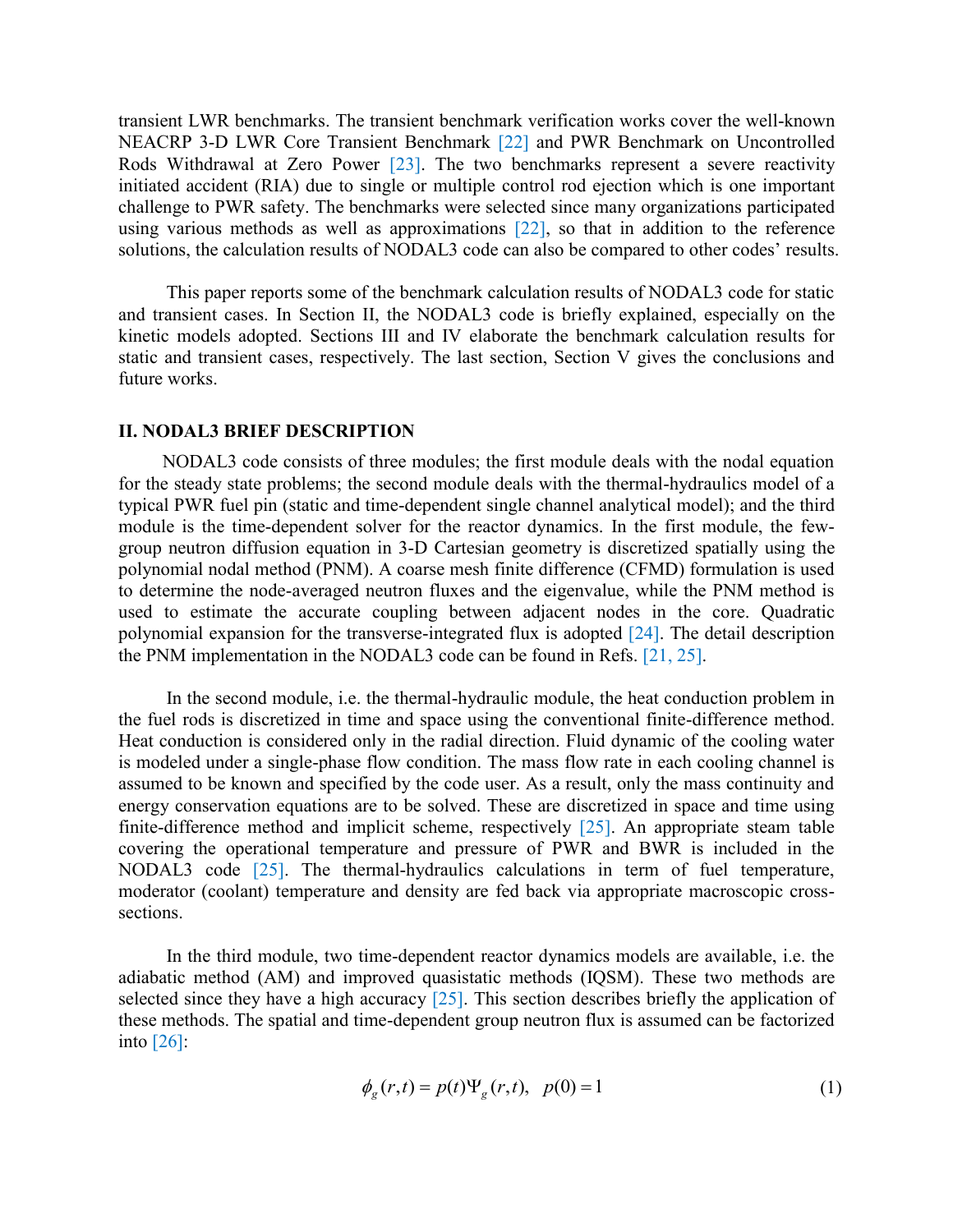where  $p(t)$  and  $\Psi_g(r,t)$  are the time-dependent amplitude and shape functions, respectively. Under this assumption, the time-dependent few-energy group neutron diffusion equation is commonly written as follows.

$$
\frac{1}{v_g} \cdot \left( \frac{\partial \Psi_g(r,t)}{\partial t} + \frac{1}{p(t)} \cdot \frac{dp(t)}{dt} \Psi_g(r,t) \right) = \nabla D_g(r,t) \cdot \nabla \Psi_g(r,t) - \Sigma_{rg}(r,t) \Psi_g(r,t) \n+ \sum_{g'=1}^G \Sigma_{sg \to g}(r,t) \Psi_g(r,t) \n+ \chi_{pg} \sum_{g'=1}^G \nu_{pg} \Sigma_{fg}(r,t) \Psi_g(r,t) \n+ \frac{1}{p(t)} \sum_{k=1}^K \chi_{dkg} \lambda_k C_k(r,t), \ng = 1, \cdots, G
$$
\n(2)

where:

| g | - prompt neutron energy group index; |  |
|---|--------------------------------------|--|
|   |                                      |  |
|   |                                      |  |

*G* - total number of prompt neutron energy groups;

*k* - delayed neutron energy group index;

*K* - total number of delayed neutron energy groups;

*p* - prompt neutron index;

*d* - delayed neutron index;

$$
v_g
$$
 - neutron speed [cm s<sup>-1</sup>];

 $\Psi_g(r,t)$  - time-dependent shape function [cm<sup>-2</sup> s<sup>-1</sup>];

 $p(t)$  - time-dependent amplitude function;

 $D_g(r,t)$  - diffusion coefficient in time *t* [cm];

 $\Sigma_{rg}(r,t)$  - macroscopic removal cross section in time *t* [cm<sup>-1</sup>];

 $\sum_{sg' \to g}(r, t)$  - macroscopic scattering cross section from group g' to g in time t [cm<sup>-1</sup>];

 $v_{ps} \Sigma_{fs}(r,t)$  - number of prompt neutrons emitted per fission times macroscopic fission cross section in time  $t$  [cm<sup>-1</sup>];

- $\chi_{pgg}$ - fission spectrum of prompt neutron;
- $\chi_{dkg}$ - fission spectrum of delayed neutron;
- $\lambda_{\iota}$ - decay constant of precursors  $[s^{-1}]$ ;

 $C_k(r,t)$  - concentration of delayed neutron precursors in time *t* [cm<sup>-3</sup>];

In the AM, firstly, the difference between the neutron spectra of delayed neutrons and the ones of prompt neutrons are neglected. In other words, the delayed neutrons from their precursors are assumed to be born at the same time with the prompt neutrons. Secondly, all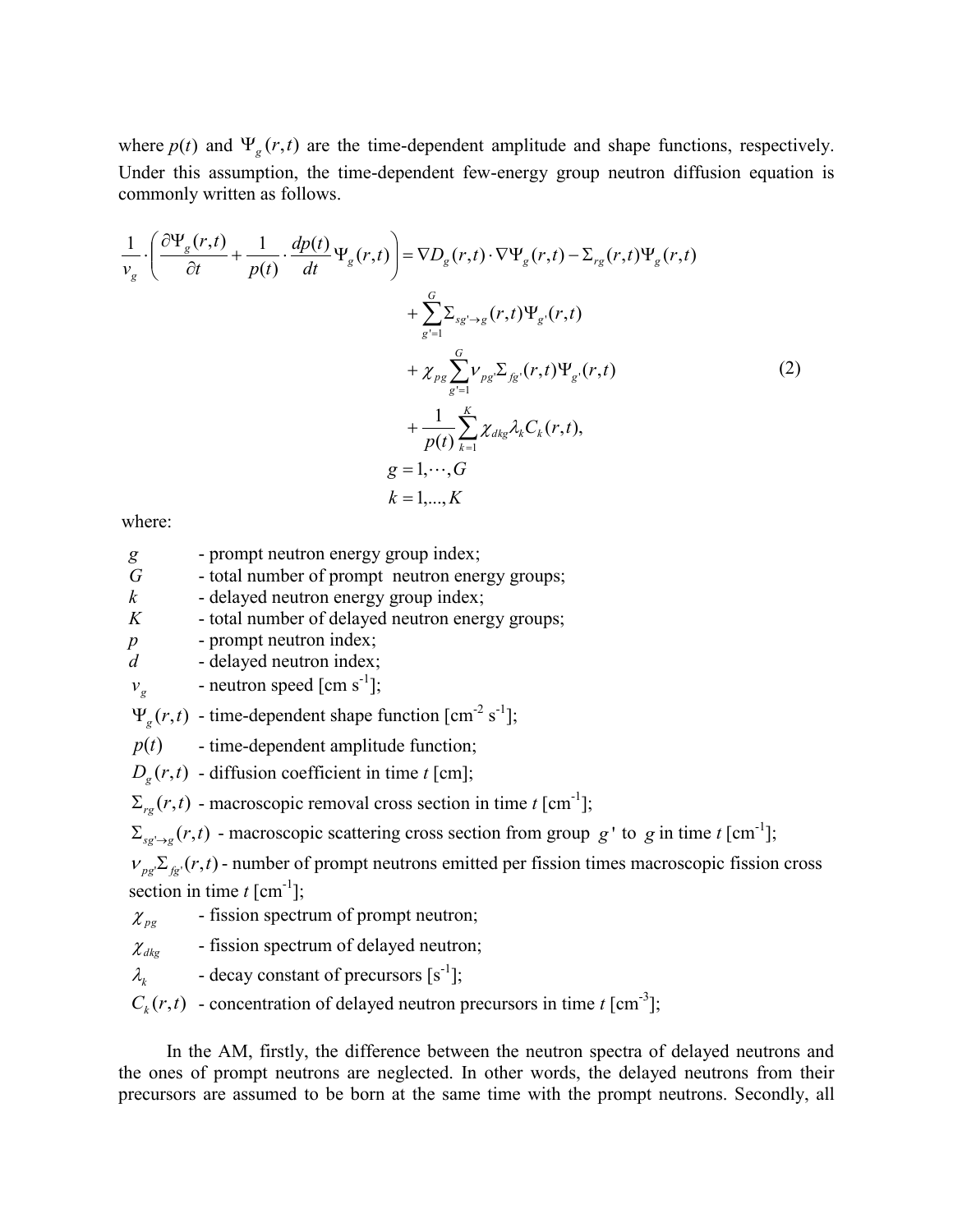time derivatives of the amplitude and shape functions are neglected. Thus, Eq. (1) is simplified as:

$$
\nabla D_g(r,t) \cdot \nabla \Psi_g(r,t) - \Sigma_{rg}(r,t) \Psi_g(r,t) + \sum_{g'=1}^G \Sigma_{sg \to g}(r,t) \Psi_{g'}(r,t) + \frac{1}{k_{eff}} \chi_g \sum_{g'=1}^G \nu_g \Sigma_{fg'}(r,t) \Psi_{g'}(r,t) = 0
$$
\n(3)

where  $k_{\text{eff}}$  in Eq. (3) is the effective multiplication factor after the perturbation occurred. The usual eigenvalue criticality procedure can be readily applied to solve the shape function. The obtained  $\Psi_g(r,t)$  again is used to calculate the new cross sections and other parameters.

In the IQSM, the time derivative of the shape function is approximated with the backward finite difference scheme,

$$
\frac{\partial \Psi_{g}(r,t)}{\partial t} \to \frac{\Psi_{g}(r,t) - \Psi_{g}(r,t - \Delta t_{s})}{\Delta t_{s}}
$$
\n(4)

so that Eq. (1) is approximated as follows:

$$
\frac{1}{v_g} \cdot \left( \frac{\Psi_g(r,t)}{\Delta t_s} + \frac{1}{p(t)} \cdot \frac{dp(t)}{dt} \Psi_g(r,t) \right) = \nabla D_g(r,t) \cdot \nabla \Psi_g(r,t) - \Sigma_{rg}(r,t) \Psi_g(r,t) \n+ \sum_{g'=1}^{G} \Sigma_{sg' \to g}(r,t) \Psi_g(r,t) \n+ \chi_{pg} \sum_{g'=1}^{G} V_{pg} \Sigma_{fg}(r,t) \Psi_g(r,t) \n+ \frac{1}{p(t)} \sum_{k=1}^{K} \chi_{dkg} \lambda_k C_k(r,t) \n+ \frac{\Psi_g(r,t-\Delta t_s)}{v_g \Delta t_s} \ng = 1, \cdots, G.
$$
\n(5)

Obviously IQSM is expected to give the better accuracy than AM. For both methods, the most time consuming part is the shape function calculations.

In addition to the three modules, which is not less important is the time-step adjustment. Different time steps for amplitude function ( $\Delta t_a$ ), shape function ( $\Delta t_s$ ), and thermal-hydraulic calculation  $(\Delta t_t)$  are adopted in NODAL3 code in order to obtain accurate results with minimal computation times. In some cases, another time step for reactivity calculation  $(\Delta t$ <sub> $\rho$ </sub>) is required for simulating the movement of the control rod. There is no definitive rule to determine the optimal time steps and best relations among them. However, we usually adopt the following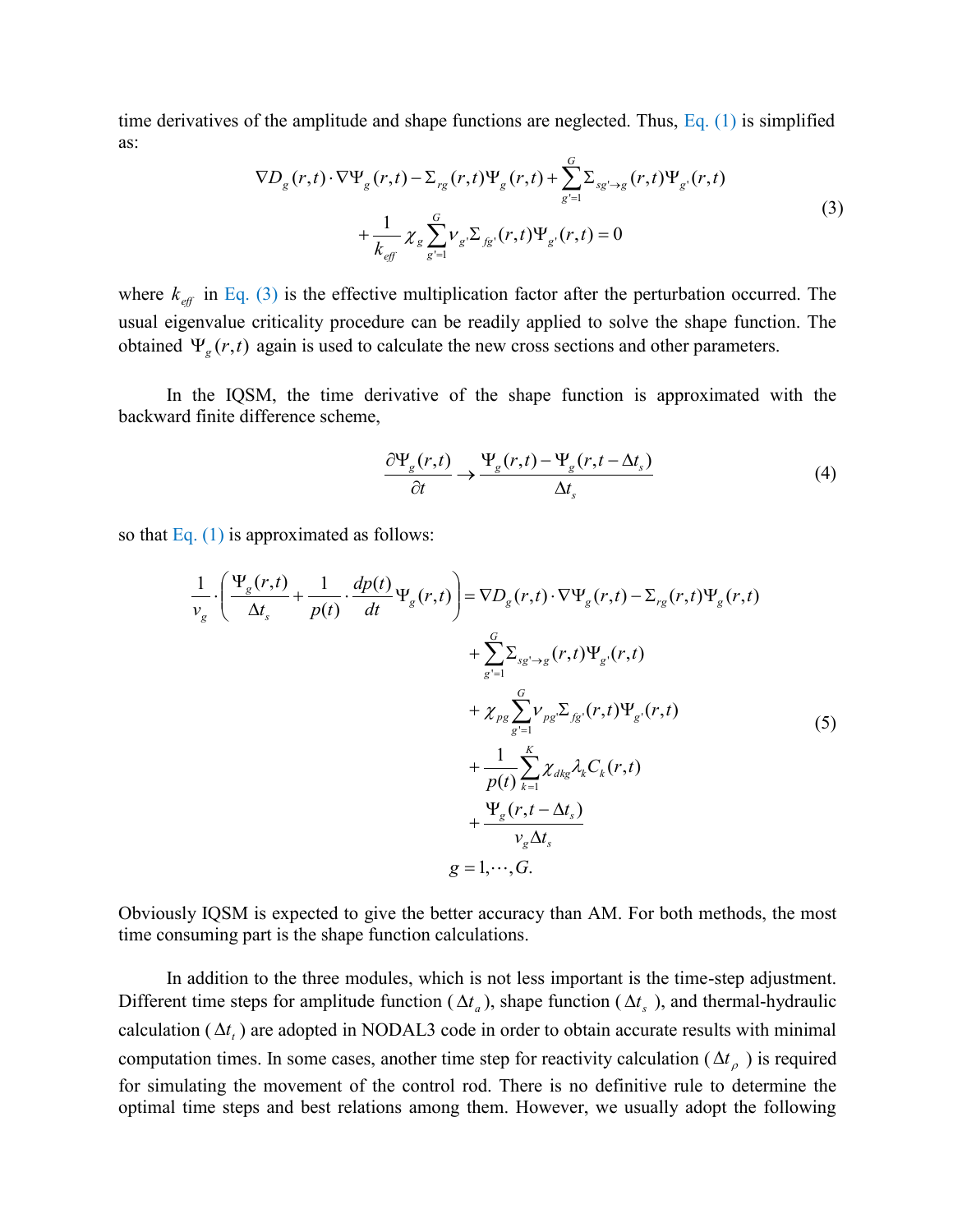rule [25] to determine them manually. The  $\Delta t_a$  should be taken small enough to maintain the accuracy and stability since the stability of the amplitude function is a necessary condition for the stability of other part of the calculations. In NODAL3 code, the amplitude function is solved using a fourth order explicit Runge-Kutta method with a typical time step in the order of 1.0×10<sup>-5</sup> seconds. On the other hand,  $\Delta t$  and  $\Delta t$  are determined through observation of the shape function transient rate. In the practical use of the AM, the temperature change gives a relatively smaller effect on the shape function compared to the composition change, such as a rod withdrawal. Thus, while composition changes occur, smaller  $\Delta t$  and  $\Delta t$  should be adopted. However, the existence of the solutions of the criticality problem in Eq. (3) is independent from  $\Delta t_s$ . During the time intervals, where no composition change occurs,  $\Delta t_\rho$  should not be taken less than  $\Delta t$ <sub>s</sub> or  $\Delta t$ <sub>t</sub>, and shape function calculation should wait until thermal-hydraulics calculation is done. The  $\Delta t$  is strongly dependent on the accumulation rate of energy (time integrated reactor power) or the transient rate of amplitude function. When the temperature increase/decrease produces no significant change in the reactivity, thermal-hydraulics calculation can be delayed until needed. Of course,  $\Delta t$ <sub>t</sub> has to be checked to preserve the stability of the thermal-hydraulics calculation itself. NODAL3 code is also equipped with an automatic algorithm for time step adjustment based on the rule and users are recommended to use the option.

### **III. STATIC BENCHMARK CALCULATION RESULTS**

Although the ultimate purpose of the NODAL3 code development is for PWR RIA analyses, the accuracy of the steady-state (static) analysis results should also be verified since the results will be used for the initial conditions of transient analyses. We have selected the following static benchmark problems: IAEA-2D, BIBLIS and KOEBERG LWRs for 2-D geometry [27], and IAEA-3D for 3-D geometry [28]. The benchmark specifications and reference solutions are well documented in Refs. [27, 28] and readers should consult the references. Besides the effective multiplication factor  $(k<sub>eff</sub>)$ , the radial and axial (3-D) power distributions were also evaluated.

| Benchmark        | <b>Fuel Element</b> | NODAL3                      |          | $k_{\text{eff}}$ Ref. | Deviation              |
|------------------|---------------------|-----------------------------|----------|-----------------------|------------------------|
| Problem          | Pitch (cm)          | No of Node<br>$K_{\rm eff}$ |          | Solution [27]         | $(\Delta k_{eff}(\%))$ |
| IAEA-2D          | 20                  |                             | 1.029441 | 1.029585              | 0.014                  |
|                  |                     | $2 \times 2$                | 1.029528 |                       | 0.006                  |
| <b>BIBLIS-2D</b> | 23.1226             | $1 \times 1$                | 1.025202 | 1.025110              | 0.009                  |
|                  |                     | $2 \times 2$                | 1.025095 |                       | 0.001                  |
| <b>KOEBERG</b>   |                     | $1 \times 1$                | 1.008392 | 1.007954              | 0.044                  |
|                  | 21.608              | $2 \times 2$                | 1.008002 |                       | 0.005                  |

Table 1. Benchmark calculation results of NODAL3 for 2-D LWR geometry  $(k_{\text{eff}})$ .

Benchmark calculation results ( $k_{\text{eff}}$  and radial power distribution) of NODAL3 for 2-D reactor geometry are shown in Tables 1 and 2. From Table 1, if one fuel assembly (FA) is represented by a single node the maximum deviation of  $k_{\text{eff}}$  is less than 0.044%. For 2  $\times$  2 nodes cases, higher accuracy is obtained and the maximum deviation of  $k<sub>eff</sub>$  can be minimized to 0.006%. The deviation of IAEA-2D is relatively larger than other cases. This is attributed to the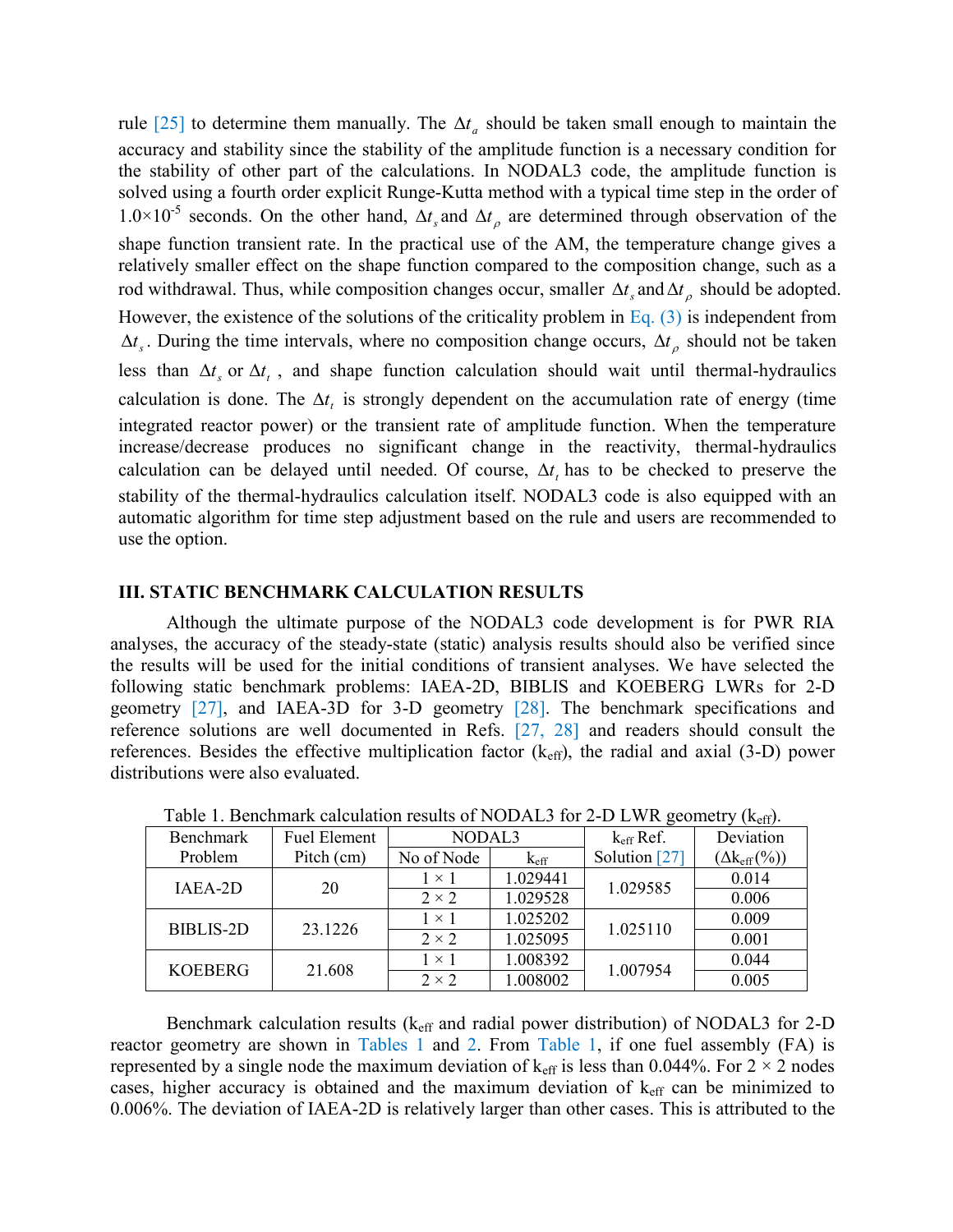existence of large neutron flux gradient due to control rods. From Table 2, one can also observe a good agreement of the radial power distributions of NODAL3 with the reference solutions. Increasing the number of node per FA also improves the accuracy of the power distributions.

| 100101               |                                |              |                                    |                                             |                           |  |
|----------------------|--------------------------------|--------------|------------------------------------|---------------------------------------------|---------------------------|--|
| Benchmark<br>Problem | NODAL3<br>No of Node<br>per FA | $FPD_{Rmax}$ | $FPD_{Rmax}$ Ref.<br>Solution [27] | Deviation of $FPD_{Rmax}$<br>(Ref - NODAL3) | RMS (root<br>mean square) |  |
| IAEA-2D              | $1 \times 1$                   | 1.496        | 1.480                              | $-0.016$                                    | $1.0654\times10^{-2}$     |  |
|                      | $2 \times 2$                   | 1.486        |                                    | 0.006                                       | $4.1997\times10^{-3}$     |  |
| <b>BIBLIS-2D</b>     | $1 \times 1$                   | 1.245        | 1.243                              | $-0.002$                                    | $5.2859\times10^{-3}$     |  |
|                      | $2 \times 2$                   | 1.245        |                                    | $-0.002$                                    | $1.7652\times10^{-3}$     |  |
| <b>KOEBERG</b>       | $1 \times 1$                   | 1.233        |                                    | 0.010                                       | $1.3451\times10^{-2}$     |  |
|                      | $2 \times 2$                   | 1.242        | 1.243                              | 0.001                                       | $1.2453\times10^{-3}$     |  |

Table 2. Benchmark calculation results of NODAL 3 for 2-D LWR geometry (radial power distribution).

Note:  $FPD_R$  and  $FPD_{Rmax}$  denote radial power peaking factor and its maximum value.

Benchmark calculations results of NODAL3 for 3-D reactor geometry are shown in Tables 3 and 4 for keff values. From Table 3, one can observe that increasing the number of node per FA minimizes the  $k<sub>eff</sub>$  deviation significantly. In Table 4, we compare the  $k<sub>eff</sub>$  and its deviation of NODAL3 with other validated nodal codes such as PARCS [29] and NESTLE [30]. The accuracy of NODAL3 is the same or higher than those codes.

Table 3. Benchmark calculation results of NODAL3 for 3-D LWR geometry  $(k_{\text{eff}})$ .

|                             |                  |                                   | NODAL3                 |                  |                                           |                                         |
|-----------------------------|------------------|-----------------------------------|------------------------|------------------|-------------------------------------------|-----------------------------------------|
| <b>Benchmark</b><br>Problem | FA Pitch<br>(cm) | No of<br>Radial<br>Node per<br>FA | No of<br>Axial<br>Node | $k_{\text{eff}}$ | $k_{\text{eff}}$ Ref.<br>Solution<br>[28] | Deviation<br>$(\Delta k_{\rm eff}(\%))$ |
| IAEA-3D                     |                  | $1 \times 1$                      | 17                     | 1.02892          | 1.02904                                   | 0.012                                   |
|                             | 20               | $2 \times 2$                      |                        | 1.02900          |                                           | 0.004                                   |

Table 4. Comparison of NODAL3 benchmark result with other validated nodal codes  $(k_{\text{eff}})$ .

| Nodal Code    |               | $k_{\text{eff}}$ Ref. Solution | Deviation              |
|---------------|---------------|--------------------------------|------------------------|
|               | $K_{\rm eff}$ | [28]                           | $(\Delta k_{eff}(\%))$ |
| NODAL3        | 1.02900       |                                | 0 004                  |
| <b>PARCS</b>  | .02910        | 1.02904                        | 0.006                  |
| <b>NESTLE</b> | .02909        |                                | 0.005                  |

 $*$ ) No of radial (per FA) and axial (per layer) nodes are  $2 \times 2$  and 17, respectively.

Tables 5 and 6 show the benchmark calculation results of NODAL3 for radial power distribution. As in the 2-D reactor geometry cases, good agreement with the reference solution is confirmed. Comparison result with other nodal codes also indicates the high accuracy of NODAL3 code in predicting the radial power peaking factors. Table 7 summarizes the comparison of NODAL3 radial power distribution result with reference solution and other nodal codes. Compared to other validated nodal codes, the same degree of accuracy is confirmed.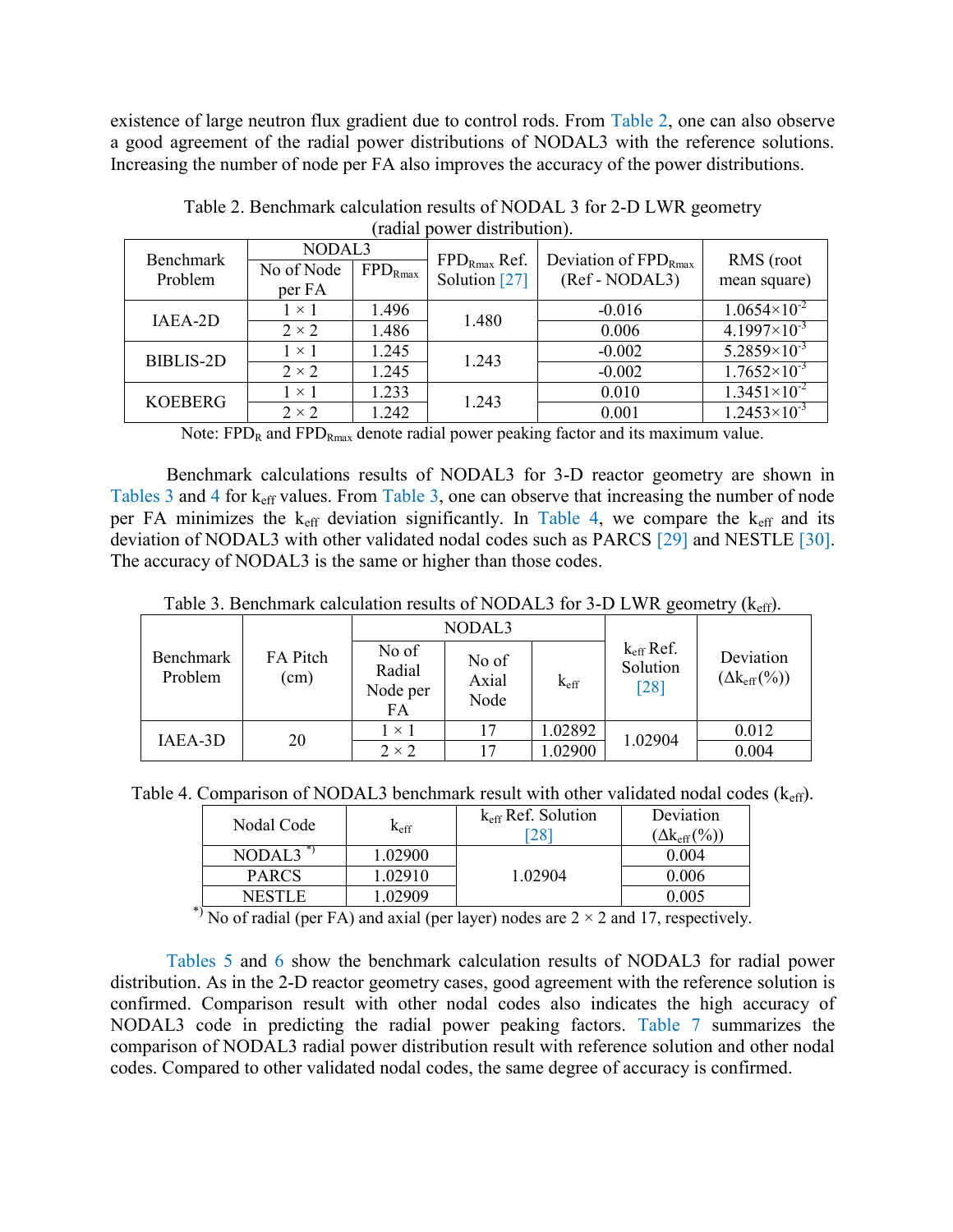|           |              |              | ragiai power gistribution). |                                 |                       |
|-----------|--------------|--------------|-----------------------------|---------------------------------|-----------------------|
|           | NODAL3       |              |                             |                                 |                       |
| Benchmark | No of        |              | $FPD_{\text{Rmax}}$ Ref.    | Deviation of $FPD_{\text{max}}$ | RMS (root             |
| Problem   | Radial Node  | $FPD_{Rmax}$ | Solution [28]               | $(Ref. - NODAL3)$               | mean square)          |
|           | per FA       |              |                             |                                 |                       |
| IAEA-3D   | $1 \times 1$ | 1.443        | 1.432                       | $-0.011$                        | $7.1683\times10^{-3}$ |
|           | $2 \times 2$ | 1.433        |                             | $-0.001$                        | $1.0919\times10^{-3}$ |

Table 5. Benchmark calculation results of NODAL3 for 3-D LWR geometry (radial power distribution).

Table 6. Comparison of NODAL3 benchmark result with other validated nodal codes (radial power distribution).

| Nodal Code             |              | $FPD_{Rmax}$ Ref. | Deviation of $FPD_{Rmax}$ | <b>RMS</b>            |
|------------------------|--------------|-------------------|---------------------------|-----------------------|
|                        | $FPD_{Rmax}$ | Solution [28]     | $(Ref. - Code)$           | (root mean square)    |
| $NODAL3$ <sup>")</sup> | 1.433        |                   | $-0.001$                  | $1.0919\times10^{-3}$ |
| <b>PARCS</b>           | l.425        | 1.432             | 0.007                     | $5.0203\times10^{-3}$ |
| NESTLE                 | l.426        |                   | 0.006                     | $4.2088\times10^{-3}$ |

\*) No of radial (per FA) and axial nodes are  $2 \times 2$  and 17, respectively.

Table 7. Comparison of NODAL3 benchmark result with reference solution and other validated nodal codes (axial power distribution).

| Nodal Code            | $FPD_{\text{Amax}}$ | $FPD_{Amax}$ Ref.<br>Solution [28] | Deviation of $FPD_{Amax}$<br>$(Ref. - Code)$ |
|-----------------------|---------------------|------------------------------------|----------------------------------------------|
| NODAL3 $(1 \times 1)$ | 1.557               |                                    | 0.050                                        |
| NODAL3 $(2 \times 2)$ | 1.556               |                                    | 0.051                                        |
| <b>PARCS</b>          | 1.553               | 1.607                              | 0.054                                        |
| NESTLE.               | .555                |                                    | 0 052                                        |

Note:  $FPD_A$  and  $FPD_{Amax}$  denote axial power peaking factor and its maximum value.

## **IV. TRANSIENT BENCHMARK CALCULATION RESULTS**

For the transient benchmark problems, the NEACRP 3-D LWR Core Transient Benchmark [22] and PWR Benchmark on Uncontrolled Rods Withdrawal at Zero Power [23] were selected. The specifications of the benchmark problems are given in Refs. [22, 23] and readers should consult the references. Control rod ejection events, stipulated in the benchmarks, may occur as a consequence of the rupture of the control rod drive mechanism (CRDM) in a PWR. This event is followed by a significant localized fast perturbation of the neutronics and thermal-hydraulics core parameters which challenges the accuracy of any nodal code.

In this paper we only report some results [31] for the NEACRP 3-D LWR Core Transient Benchmark. The transient events in the benchmark are initiated by a rapid ejection of control rod (CR) at HZP (hot zero power, 2775 W) and HFP (hot full power, 2775 MW) conditions. The core configuration and operational data, such as geometry and neutron cross sections, are derived from a real PWR. To allow the problem of a single rod ejection, a CR is added in the center of the core. As shown in Ref. [22], there are 6 cases in the benchmark, i.e. Case A, B and C for both HZP and HFP conditions. In this work, only 4 cases are selected, namely Case A and B (HZP and HFP), since the initial all control rod positions in the problem Case C (HFP) are quite similar to the Case A and Case B (HFP), although the position of the ejected CR in Cases A or B and Case C are not same. The four selected cases are described in Table 8 and Fig. 1. In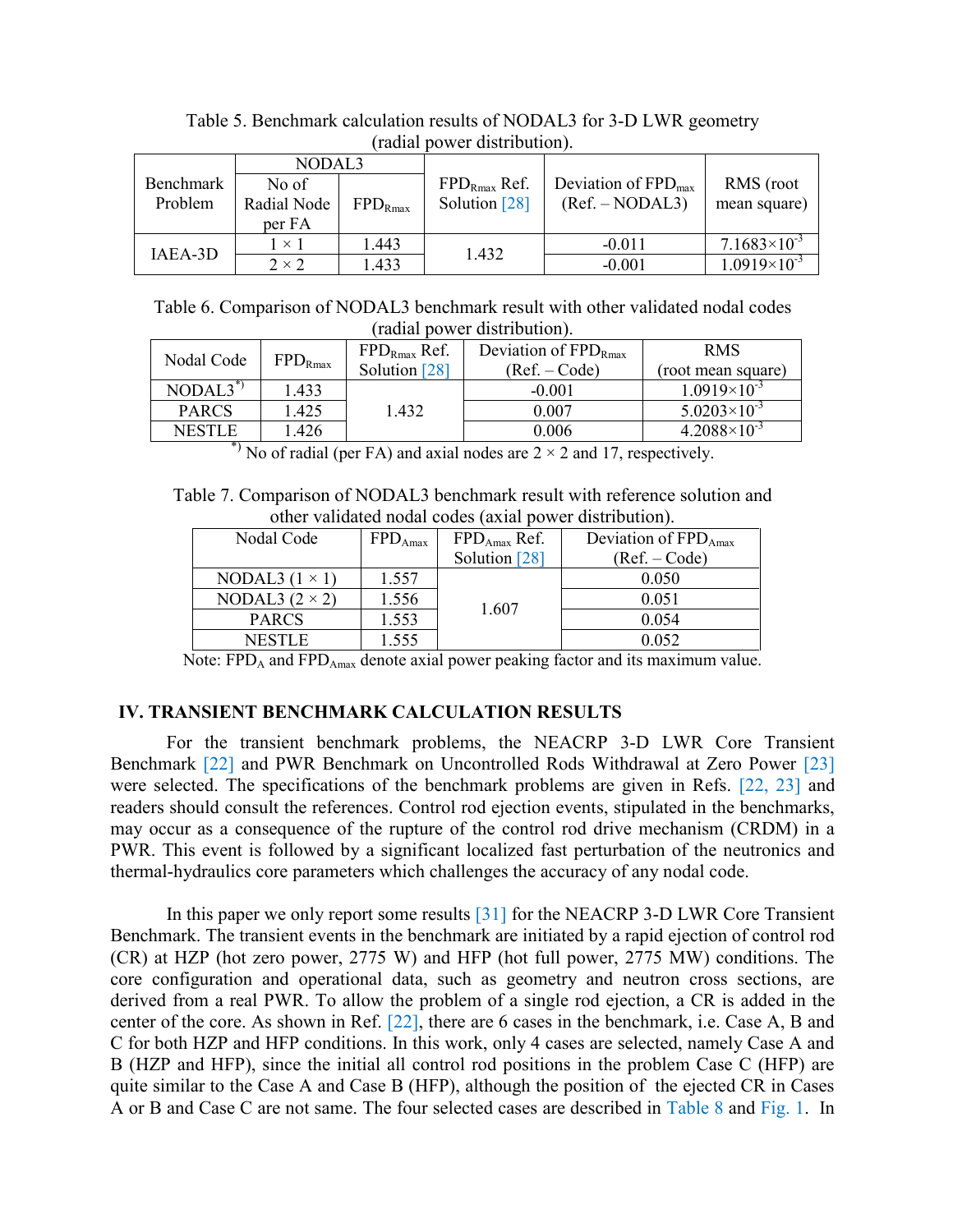this work, the benchmark cores are modeled in a symmetrical quarter core geometry with  $2 \times 2$ nodes for a FA in radial direction, and 1 (one) node for each layer axially. Some mandatory assumptions in thermal-hydraulic method are made in the benchmark specification, such as fuel conductance which is constant and rod expansion and cross flow effects are not considered. Therefore, the thermal relations and properties in the NODAL3 code, such as heat conductivity and specific heat capacity were identical with the thermal relations of the benchmark data.



Figure 1. The radial (a) and axial (b) PWR benchmark core configuration [22].

| Case           | Core condition | Number of      | Initial position of CR (in steps) / Number |             |
|----------------|----------------|----------------|--------------------------------------------|-------------|
| name           |                | ejected CR     | Ejected                                    | Not ejected |
| A1             | <b>HZP</b>     | (central)      | 0/1                                        | 228/40      |
| A2             | <b>HFP</b>     | (central)      | 100/1                                      | 200/40      |
| B1             | <b>HZP</b>     | 4 (peripheral) | 0/4                                        | 0/5         |
|                |                |                |                                            | 228/32      |
| B <sub>2</sub> | <b>HFP</b>     | 4 (peripheral) | 150/4                                      | 150/1       |
|                |                |                |                                            | 228/36      |

Table 8. Operational data for the A1, A2, B1 and B2 benchmark cores.

Table 9 shows steady state and transient results of case A1 and B1 at HZP condition, and case A2 and B2 at HFP condition. All calculation results of NODAL3 are compared to the reference solutions of PANTHER which were published in 1993 (PANTHER-1993) [32] and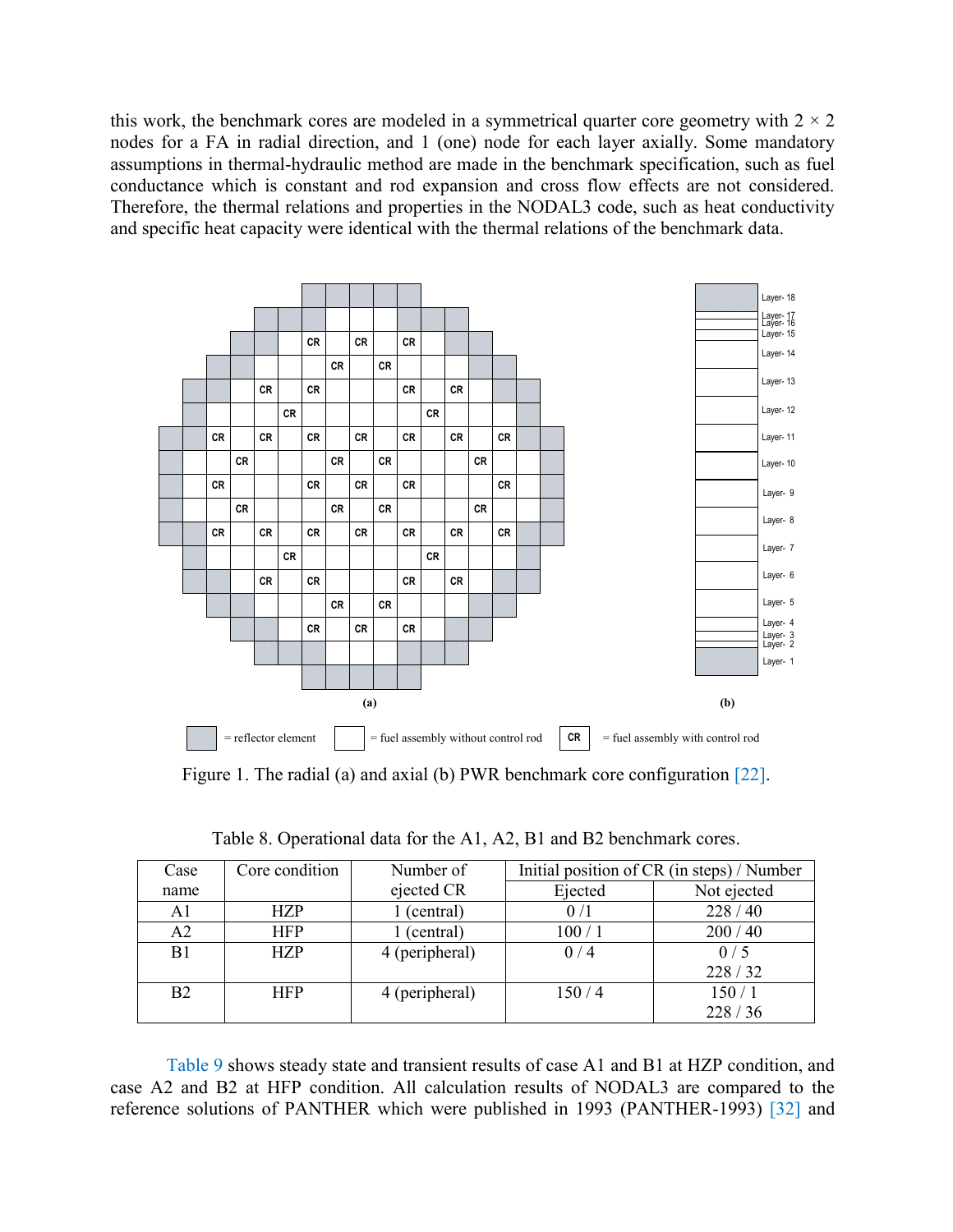### revised in 1997 (PANTHER 1997) [33].

The NODAL3 steady state results in term of the critical boron concentration show the maximum deviations of 0.85% and 0.42% compared with the published and revised PANTHER solutions, respectively. It is worthily noted that the deviation of 0.85% is equivalent to only 10.1 ppm of boron concentration difference. For the critical boron concentration, the results of NODAL3 code are in a very good agreement with the revised reference results. Therefore, the feedback model which handles the cross sections by their derivatives and boron concentrations is correctly implemented in the code.

The behavior of reactor power and average Doppler temperature are shown in Figs. 2-5. If the PANTHER-1993 is used as the reference solution, the maximum deviation of 12% (using AM method) occurs in the calculated power peak of Case B1, while, if the PANTHER-1997 is used, the maximum deviation of 26% occurs in the calculated time of power peak of Case B2. The deviation of 26% is equivalent to  $\Delta t = 26$  ms difference, i.e. the power peak of NODAL3 occurs nearly 26 ms later. The deviation of the calculated power peak of Case B1 increased to 18% if it is compared to the PANTHER-1997 result. On the other hand, compared with both references, the deviation of calculated final power (at 5 s) shows good agreement by the maximum of 3.6%. Since there is no systematic difference, the numerical methods for treating the coupled neutronics thermal-hydraulics in the NODAL3 code are considered correct. Probably this benchmark cases are sensitive, especially, concerning the control rod reactivity. Therefore, sensitivity analysis needs to be done in the future to know clearly the cause of the deviations.

The maximum deviations of the fuel temperature parameters obtained by NODAL3 are lower compared to the final power parameters, since they are only 0.5% ( $\Delta T$ =1.1 °C) and 3.1%  $(\Delta T=20.8 \text{ °C})$  for the final average Doppler temperature and the maximum fuel temperature, respectively. For the final coolant outlet temperature, the maximum deviation of NODAL3 is 5.3% or equivalent to  $\Delta T = 16$  °C. Moreover, Table 9 and Figs. 2-6 show that the AM and QSM methods are very similar for all cases and all transient parameters with the maximum deviations of  $4.1\%$ .

A comparison with other codes that have been validated for the same benchmark, namely ANCK [34] and DYN3D/R [35] codes, has been carried out, although the results are not shown here. It should be noted that the maximum deviation (%) for the DYN3D/R code was compared only to the PANTHER-1993, while for the ANCK code was compared to the reference PANTHER-1997. It is confirmed that the maximum deviations of NODAL3 code are in the same order compared to ANCK and DYN3D/R codes.

### **V. CONCLUSIONS AND FUTURE WORKS**

A coupled neutronics thermal-hydraulics code, NODAL3, based on the few-group nodal neutron diffusion theory in 3-dimensional Cartesian geometry using the polynomial nodal method, has been developed and verified against the NEACRP LWR Core Transient Benchmark. The results of NODAL3 code show very good agreement with the PHANTHER reference solutions and other validated codes. As the future works, sensitivity analyses are planned for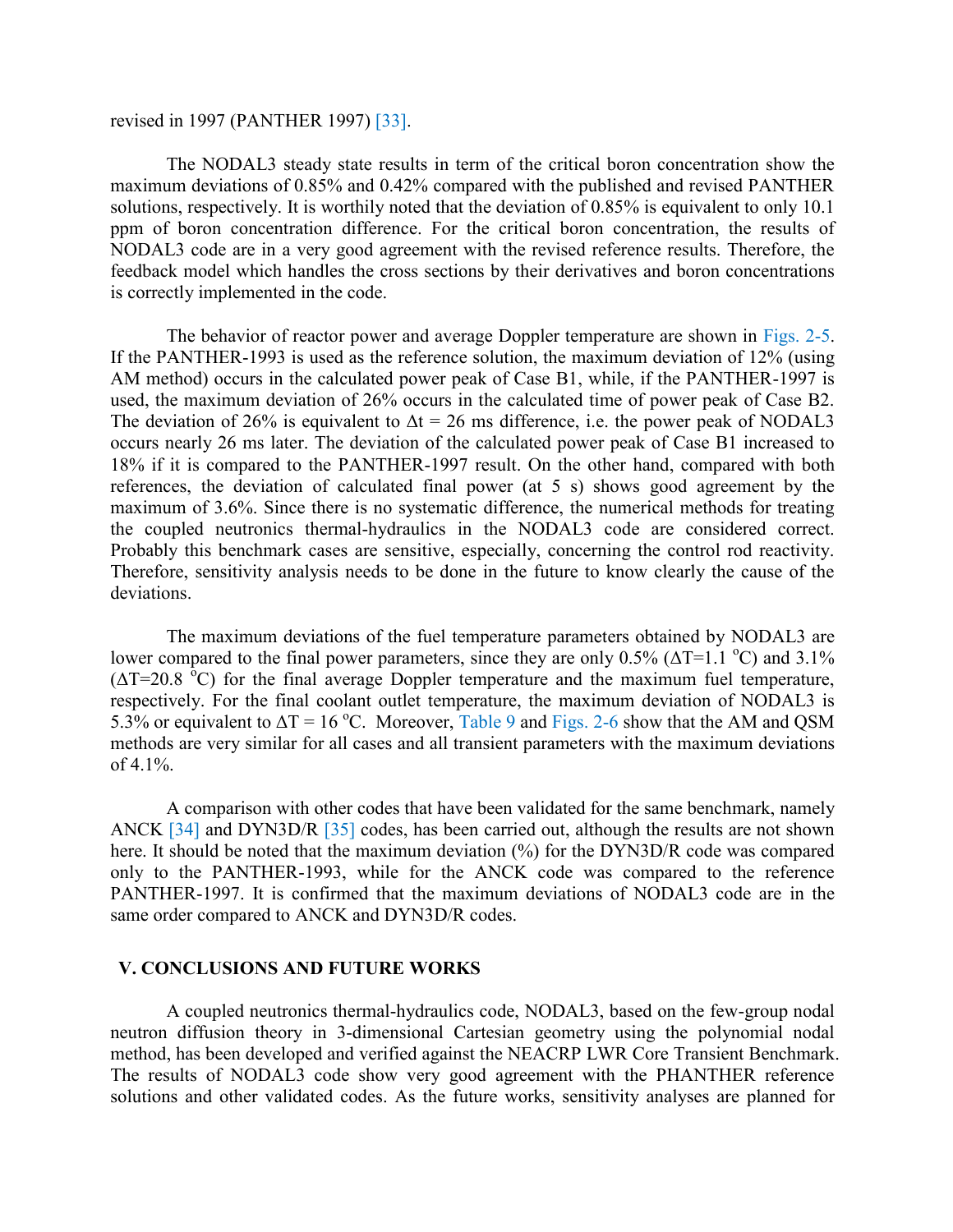assessing the accuracy of the code by changing the number of radial/axial nodes, number of radial mesh for the pellet and clad regions, maximum time steps etc. In the present version of NODAL3 code, only a simple thermal-hydraulics single channel PWR model is implemented. Further verification and improvement of the model are expected to be conducted in the future.

| Parameter                                                | Case/Core Condition |        |        |        |  |
|----------------------------------------------------------|---------------------|--------|--------|--------|--|
|                                                          | A1/HZP              | A2/HFP | B1/HZP | B2/HFP |  |
| Critical boron concentration, ppm                        |                     |        |        |        |  |
| PANTHER(1993)                                            | 567.7               | 1160.6 | 1254.6 | 1189.4 |  |
| PANTHER(1997)                                            | 561.2               | 1156.6 | 1248.0 | 1183.8 |  |
| NODAL3 (adiabatic)                                       | 563.0               | 1151.7 | 1253.0 | 1179.3 |  |
| NODAL3 (quasistatic)                                     | 563.0               | 1151.7 | 1253.0 | 1179.3 |  |
| Time of power peak, s                                    |                     |        |        |        |  |
| PANTHER(1993)                                            | 0.560               | 0.100  | 0.517  | 0.120  |  |
| PANTHER(1997)                                            | 0.538               | 0.095  | 0.523  | 0.100  |  |
| NODAL3 (adiabatic)                                       | 0.566               | 0.099  | 0.501  | 0.126  |  |
| NODAL3 (quasistatic)                                     | 0.579               | 0.100  | 0.507  | 0.121  |  |
| Power peak                                               |                     |        |        |        |  |
| PANTHER(1993)                                            | 1.18                | 1.080  | 2.44   | 1.063  |  |
| PANTHER(1997)                                            | 1.27                | 1.083  | 2.32   | 1.064  |  |
| NODAL3 (adiabatic)                                       | 1.17                | 1.076  | 2.73   | 1.055  |  |
| NODAL3 (quasistatic)                                     | 1.15                | 1.076  | 2.67   | 1.055  |  |
| Final power (at 5 s)                                     |                     |        |        |        |  |
| PANTHER(1993)                                            | 0.196               | 1.035  | 0.32   | 1.038  |  |
| PANTHER(1997)                                            | 0.197               | 1.036  | 0.32   | 1.039  |  |
| NODAL3 (adiabatic)                                       | 0.190               | 1.032  | 0.31   | 1.033  |  |
| NODAL3 (quasistatic)                                     | 0.190               | 1.032  | 0.31   | 1.033  |  |
| Final average Doppler temperature (at 5 s), $^{\circ}$ C |                     |        |        |        |  |
| PANTHER(1993)                                            | 324.30              | 554.60 | 349.9  | 552.0  |  |
| PANTHER(1997)                                            | 324.90              | 555.20 | 350.0  | 552.4  |  |
| NODAL3 (adiabatic)                                       | 323.26              | 555.71 | 349.1  | 552.2  |  |
| NODAL3 (quasistatic)                                     | 323.17              | 555.83 | 348.9  | 552.5  |  |
| Maximum fuel temperature (at 5 s), $^{\circ}C$           |                     |        |        |        |  |
| PANTHER(1993)                                            | 673.3               | 1691.8 | 559.8  | 1558.1 |  |
| PANTHER(1997)                                            | 679.3               | 1679.6 | 559.7  | 1576.1 |  |
| NODAL3 (adiabatic)                                       | 659.6               | 1699.1 | 554.9  | 1598.0 |  |
| NODAL3 (quasistatic)                                     | 658.5               | 1699.0 | 554.1  | 1598.0 |  |
| Final coolant outlet temperature (at 5 s), $^{\circ}$ C  |                     |        |        |        |  |
| PANTHER(1993)                                            | 293.1               | 324.6  | 297.6  | 324.5  |  |
| PANTHER(1997)                                            | 293.2               | 324.9  | 297.7  | 324.8  |  |
| NODAL3 (adiabatic)                                       | 308.7               | 335.1  | 303.1  | 334.6  |  |
| NODAL3 (quasistatic)                                     | 308.7               | 335.1  | 303.0  | 334.6  |  |

Table 9. The calculation results of NODAL3 code for NEACRP 3-D LWR benchmark problems.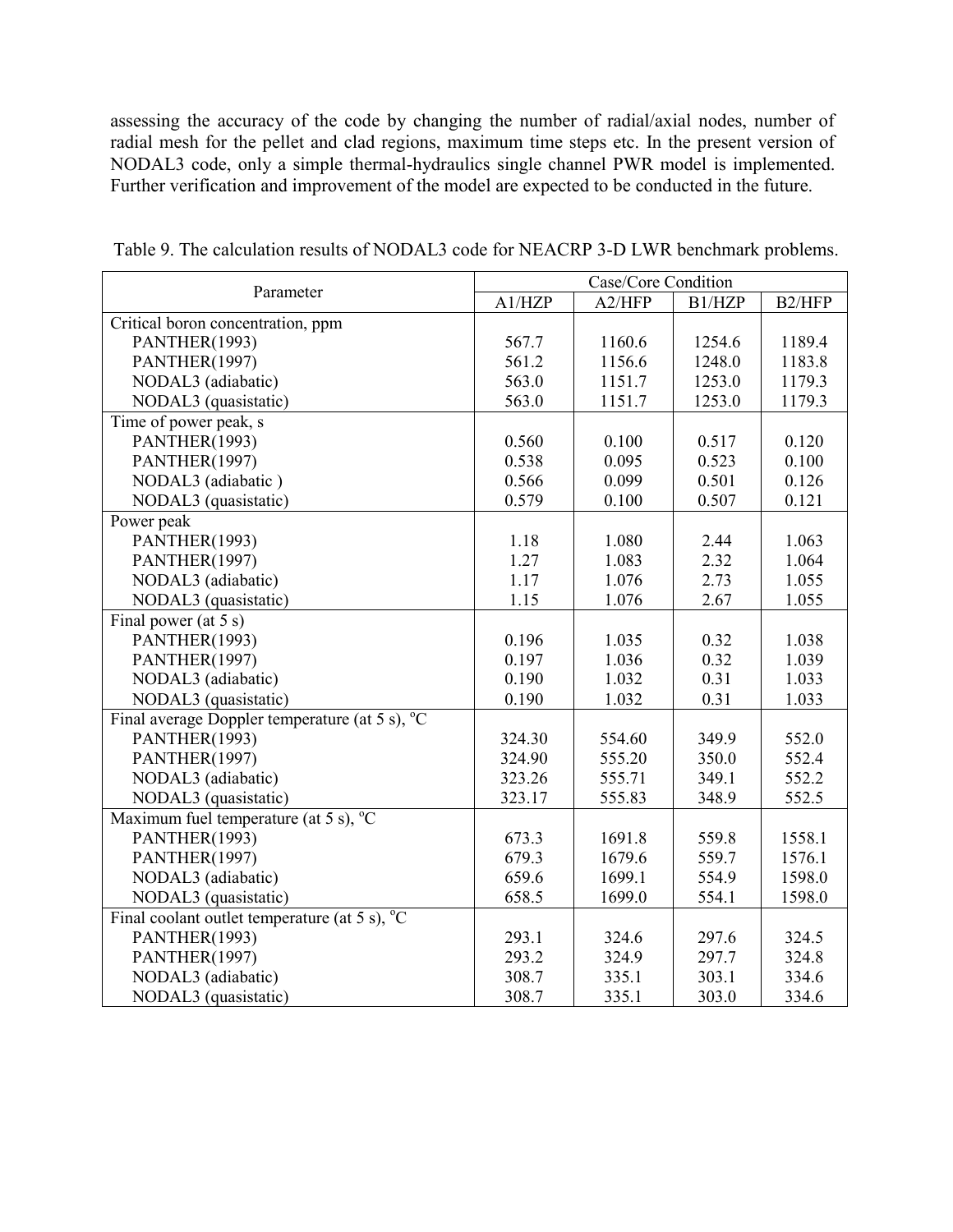

Figure 6: Comparison between NODAL3 and references results for the Case A1.



Figure 8: Comparison between NODAL3 and references results for the Case B1.



Figure 7: Comparison between NODAL3 and references results for the Case A2.



Figure 9: Comparison between NODAL3 and references results for the Case B2.

### **ACKNOWLEDGMENTS**

This work has been partially supported by the Finance Ministry and Research  $\&$ Technology Ministry of Indonesia for fiscal years of 2010-2012.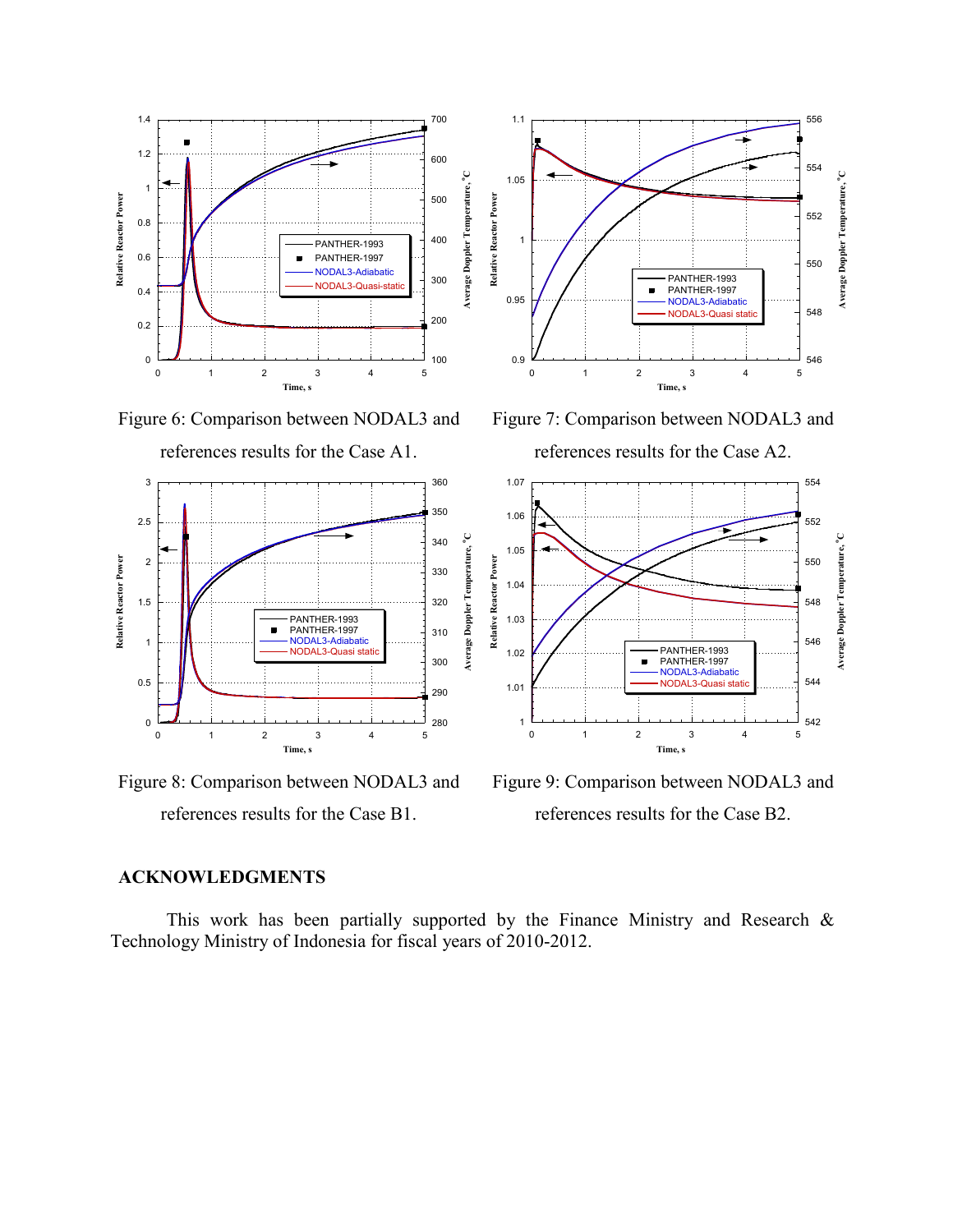### **REFERENCES**

- [1] International Energy Agency, *World Energy Outlook 2010*. OECD/IEA, Paris, France, 2010.
- [2] Presidential Decree of Republic of Indonesia No. 5 Year 2006 on National Energy Policy.
- [3] P.H. Liem, "Development and verification of BATAN's standard two-dimensional multigroup neutron diffusion code (BATAN-2DIFF)," *Atom Indonesia*, vol. 20, no. 2, pp. 1-19, 1994.
- [4] P.H. Liem, "Development of BATAN's standard 3-D multigroup diffusion code (BATAN-3DIFF)", *Proc. 5-th Workshop of Computation in Nuclear Science and Technology*, Batan, Jakarta, Indonesia, 1995.
- [5] P.H. Liem, "BATAN-ADJOINT-2D: BATAN's standard code for calculations of integral kinetic parameters of nuclear reactors," *Atom Indonesia*, vol. 21, no. 2, pp. 1-18, 1995.
- [6] P.H. Liem, "Development and verification of BATAN's standard diffusion code modules for treating triangular mesh geometry," *Atom Indonesia*, vol. 24, no. 2, pp. 75-93, 1998.
- [7] T.M. Sembiring and P.H. Liem, "Validation of BATAN's standard diffusion codes on IAEA benchmark static calculations," *Atom Indonesia*, vol. 23, no. 2, pp. 73-91, 1997.
- [8] P.H. Liem and T.M.Sembiring, "Validation of BATAN's standard neutron diffusion codes for control rod worth analysis," *Atom Indonesia*, vol. 23, no. 2, pp. 55-72, 1997.
- [9] Zuhair, T.M. Sembiring and P.H. Liem, "BATAN-2DIFF and-3DIFF diffusion codes validation on Kyoto University Critical Assembly (KUCA)," *Atom Indonesia*, vol. 24, no. 1, pp. 15-32, 1998.
- [10] P.H. Liem, "Validation of BATAN standard 3-D diffusion code, BATAN-3DIFF, on first core of RSG-GAS," *Atom Indonesia*, vol. 25, no. 1, pp. 47-64, 1999.
- [11] T.M. Sembiring and P.H. Liem, "Validation of BATAN-3DIFF code on 3-D model of the IAEA 10 MWth benchmark core for partially-inserted control rods," *Atom Indonesia*, vol. 25, no. 2, pp. 91-100, 1999.
- [12] P.H. Liem, "BATAN-FUEL: A general in-core fuel management code," *Atom Indonesia*, vol. 22, no. 2, pp. 67-80, 1996.
- [13] P.H. Liem, "Development of an in-core fuel management code for searching equilibrium core in 2-D reactor geometry (BATAN-EQUIL-2D)," *Atom Indonesia*, vol. 23, no. 1, pp. 1- 19, 1997.
- [14] P.H. Liem, B. Arbie, T.M. Sembiring, Prayoto and R. Nabbi, "Fuel management strategy for the new equilibrium silicide core design of RSG GAS (MPR-30)," *Nuclear Engineering and Design*, 180, pp. 207–219, 1998.
- [15] T.M. Sembiring, Tukiran, S. Pinem, Febrianto, "Neutronic design of mixed oxide-silicide cores for the core conversion of RSG-GAS reactor," *Atom Indonesia*, vol. 27, no. 2, pp. 85- 101, 2001.
- [16] S. Pinem and T.M. Sembiring**, "**Application of neutronics modelling on the transient simulation of RSG-GAS reactor," *Proc. of the International Conference on Mathematics and Natural Science*, ITB, Bandung, Indonesia, pp 1056 – 1059**,** 2006.
- [17] S. Pinem and T.M. Sembiring, "Transient analysis of RSG-GAS reactor core for coolant flow reduction using MTR-DYN code," *Journal of Nuclear Reactor Technology Tri Dasa Mega*, vol. 11, no. 3, pp. 153 – 161, 2009.
- [18] Presidential Regulation of Republic of Indonesia No. 5 Year 2010 on National Medium-Term Development Plan 2010-2014.